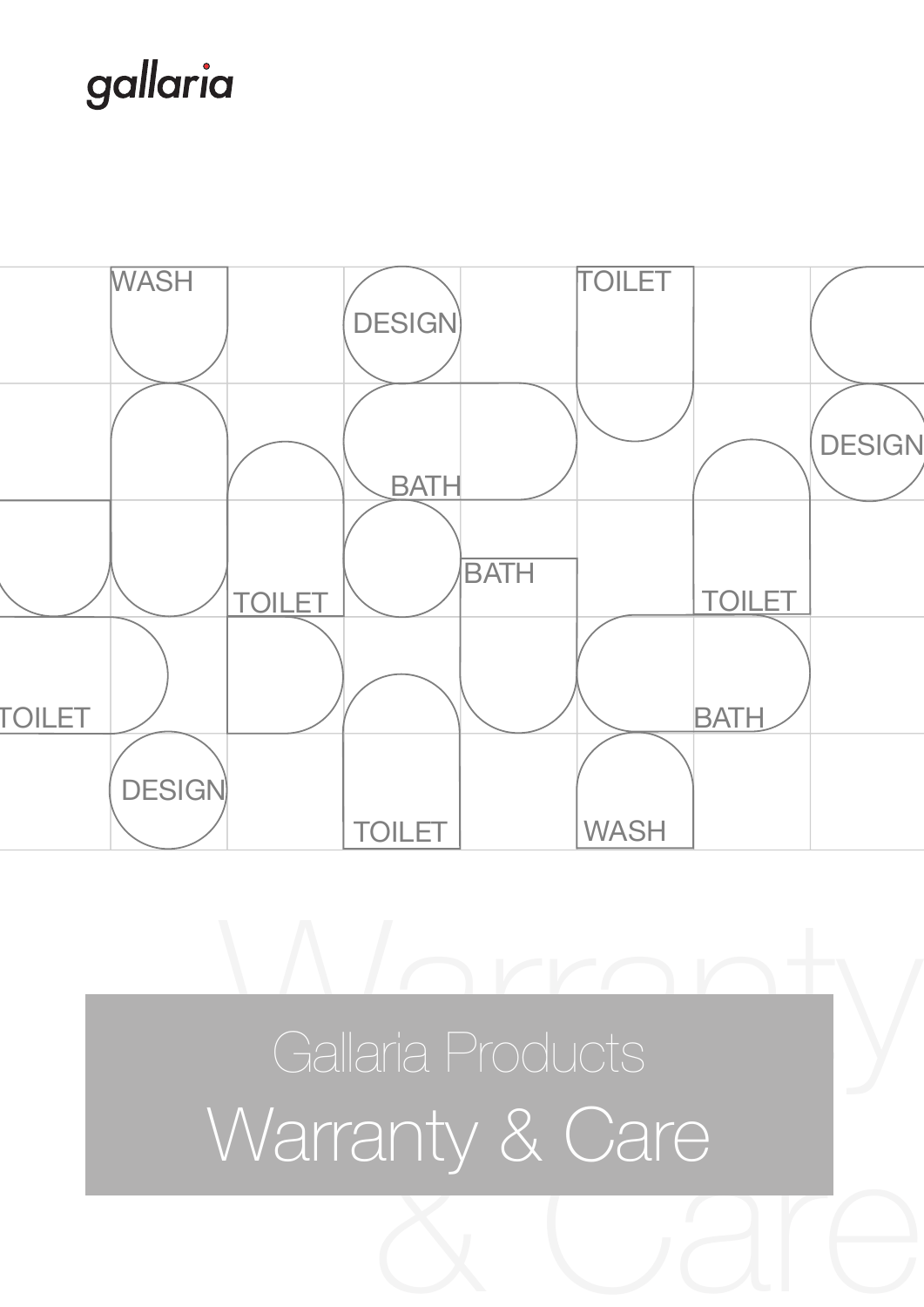# gallaria intelligentbathrooms®



After Sales Service

Customers Benefit from our full After Sales & Service program, underpinned by comprehensive manufacturer warranties and backed by service from full qualified licensed plumbers. To ensure smooth service, we also stock the spare parts needed to bring you years of flawless utility





Our total emphasis on customer satisfaction means that as well as creating the finest products available, we have also ensured our delivery and after sales services are 'switched on' and second to none.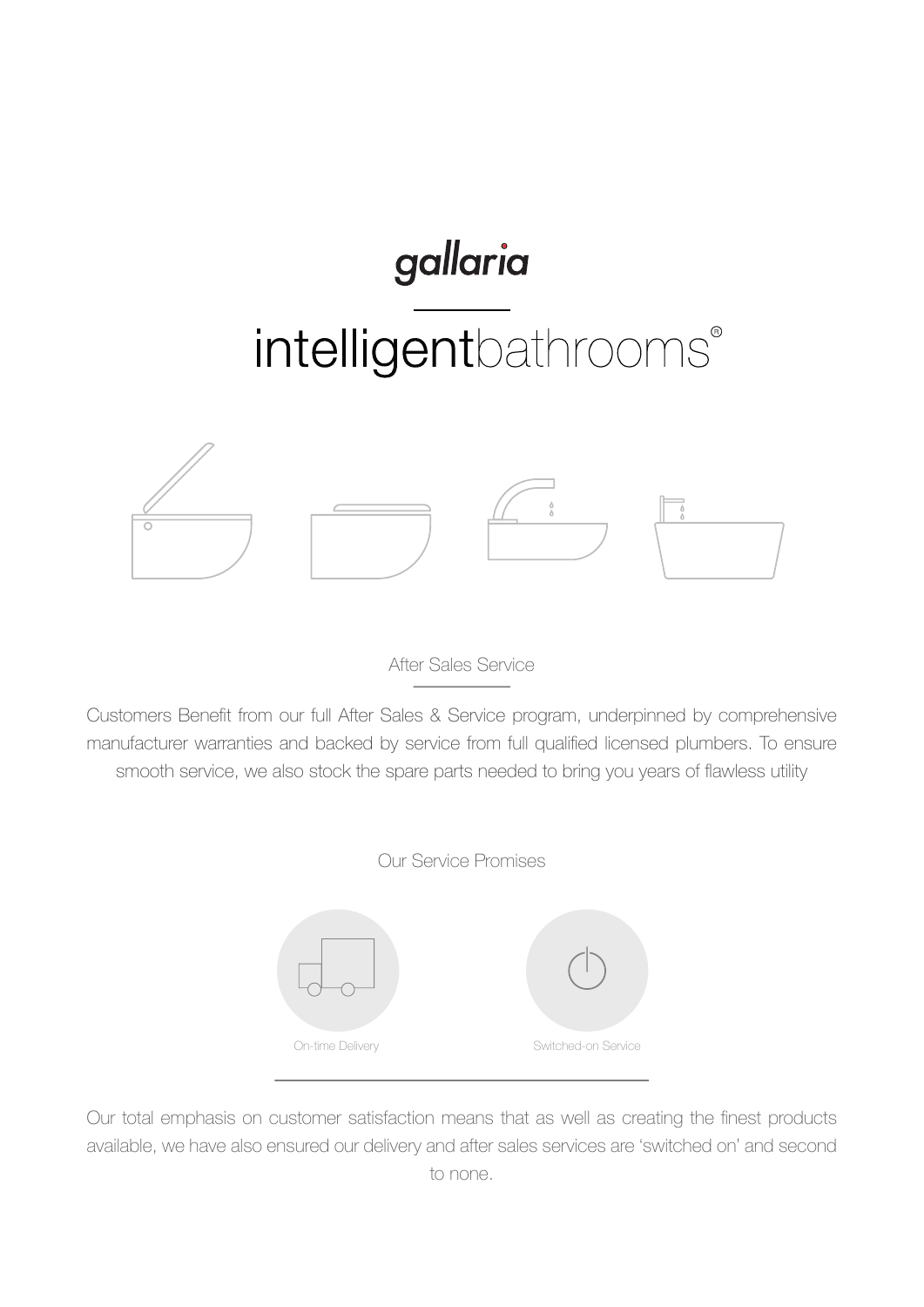## **Warranty** Retail Purchase & Installations

| <b>Warranty</b><br><b>Retail Purchase &amp; Installations</b> |                                                                                                                    |                       |                                |
|---------------------------------------------------------------|--------------------------------------------------------------------------------------------------------------------|-----------------------|--------------------------------|
| material and production faults or components failure for:     | Within these terms of our product warranty, Gallaria Bathware advises that the product is guaranteed to be free of |                       |                                |
|                                                               | INTELLIGENT BATHROOMS / TOILETS / WCs / BASINS / BOTTLE TRAPS / P & W                                              |                       |                                |
| <b>PRODUCT</b>                                                | PERIOD OF<br><b>WARRANTY</b>                                                                                       | <b>START DATE</b>     | PROOF OF PURCHASE<br>REQUIRED? |
| Vitreous China Toilets & Bidets                               | Ten Years (10)                                                                                                     |                       |                                |
| Intelligent Bathroom Bidet Seats                              | Five Years (5)<br>- 3 years parts & labour<br>- 2 years parts thereafter                                           |                       |                                |
| Vitreous China Basins                                         | Five Years (5)                                                                                                     | From Date of Purchase |                                |
| <b>Baths</b>                                                  | Five Years (5)                                                                                                     |                       |                                |
| In Wall Cistems                                               | Five Years (5)                                                                                                     |                       | Yes                            |
| <b>Toilet Seats</b>                                           | One Year (1)                                                                                                       |                       |                                |
| <b>Bottle Traps</b>                                           | One Year (1)                                                                                                       |                       |                                |
|                                                               |                                                                                                                    |                       |                                |
| Plug & Wasters (P&W)                                          | One Year (1)                                                                                                       |                       |                                |

The warranty covers only the original purchase.

Warranty is void if abrasive cleaners are used. It is recommended that a soft micro fibre cloth and mild detergent or warm water be used.

The Gallaria warranty does not extend to any consequential loss, damage, misuse, neglect, modification or incorrect installation. Deliberate vandalism is not covered under warranty.

The Gallaria warranty cannot be excluded under Australian Consumer Law. You are entitled to a replacement or refund for a product failure. You are also entitled to have the product replaced if the product fails to be of acceptable quality. Reinstallation may not be included. For information on consumer law www.consumerlaw.gov.au